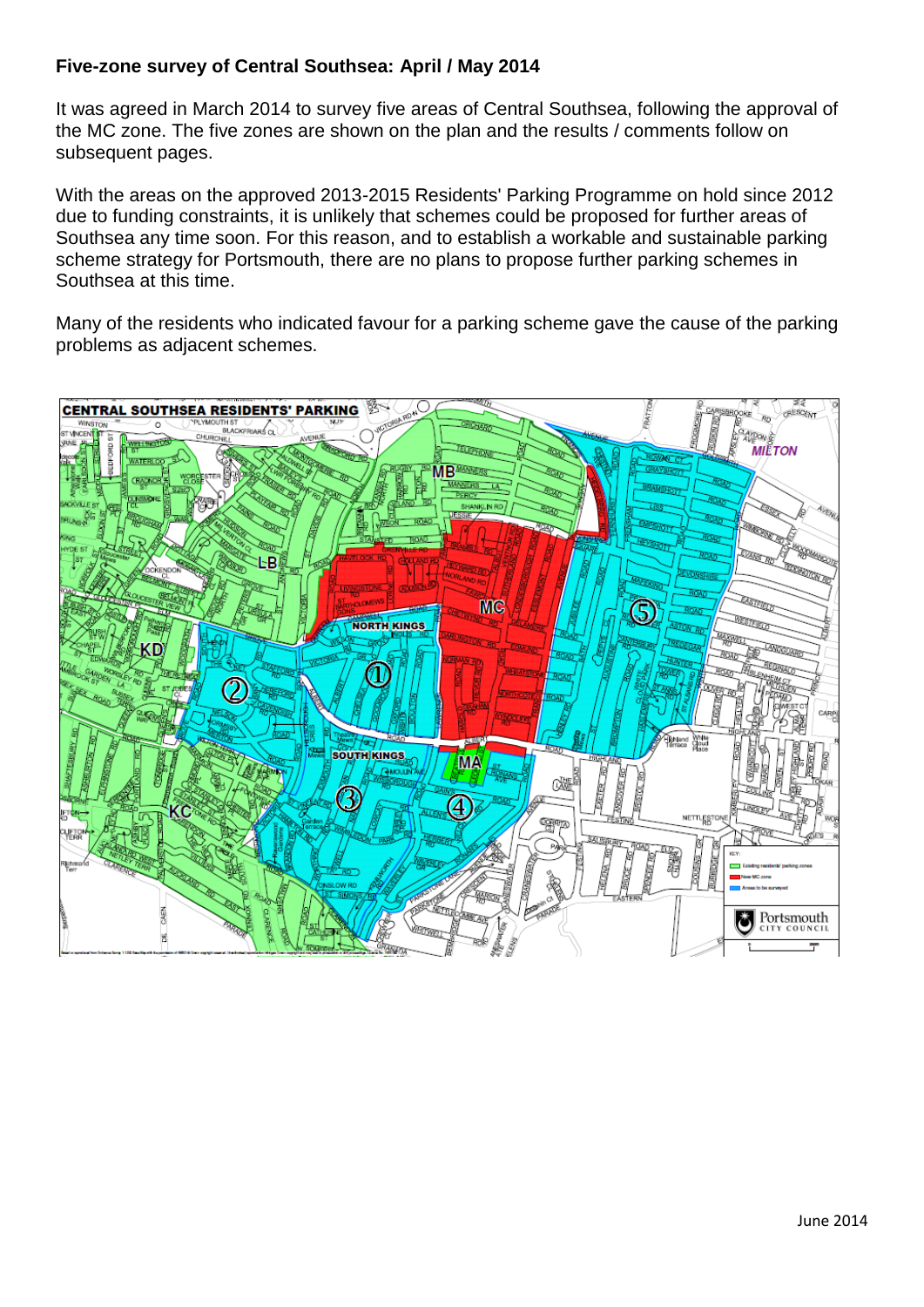### Results from all 5 zones -







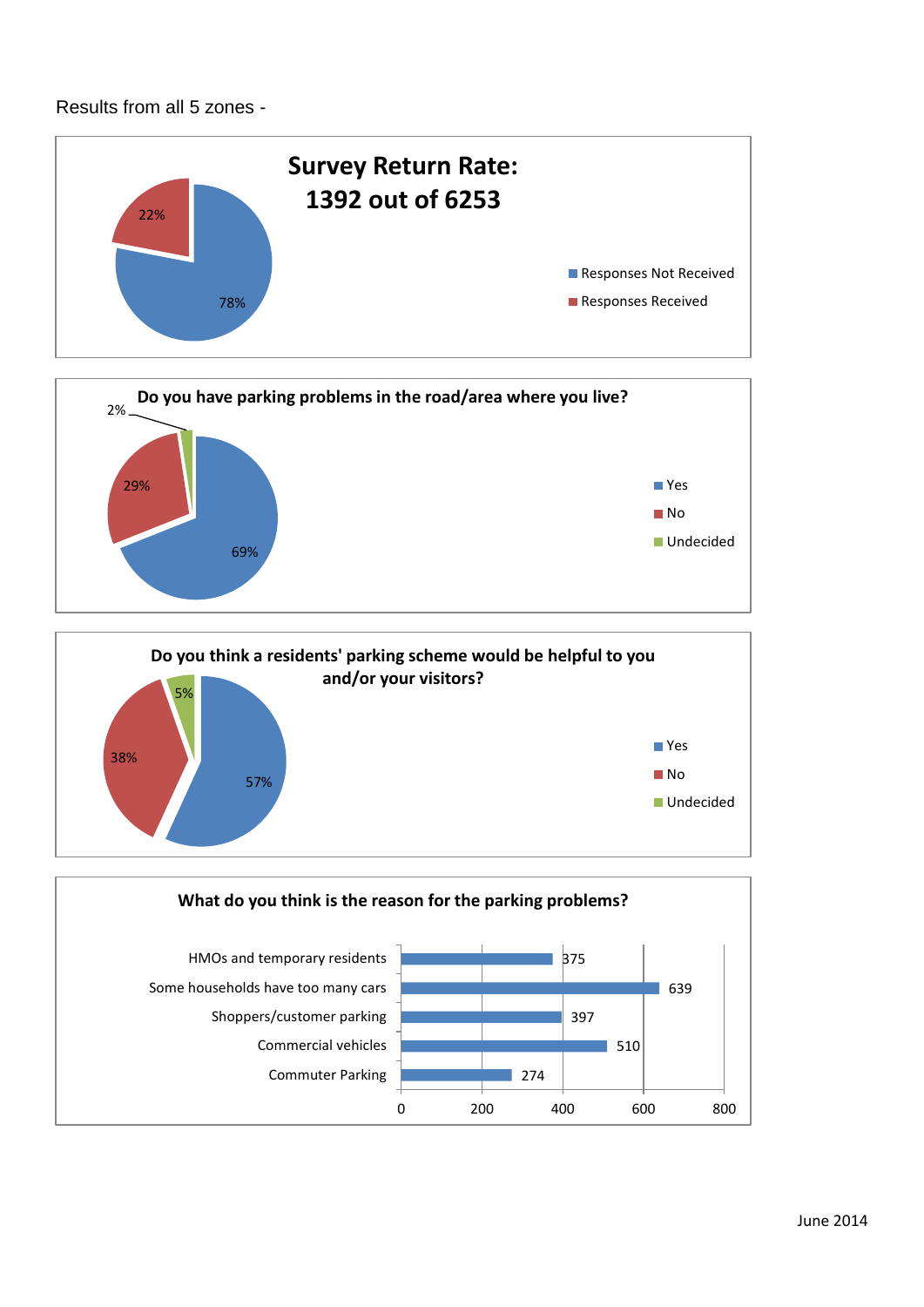





Below is a breakdown of the zones and results:

| Zones | Count    | Response Rate | For | Against | Undecided |
|-------|----------|---------------|-----|---------|-----------|
|       | 256/1050 | 24%           | 184 | 57      | 15        |
| റ     | 102/716  | 14%           |     | 30      |           |
| 3     | 202/1060 | 19%           | 119 | 73      | 10        |
|       | 162/918  | 18%           | 72  | 82      | 8         |
| 5     | 670/2509 | 27%           | 355 | 281     | 34        |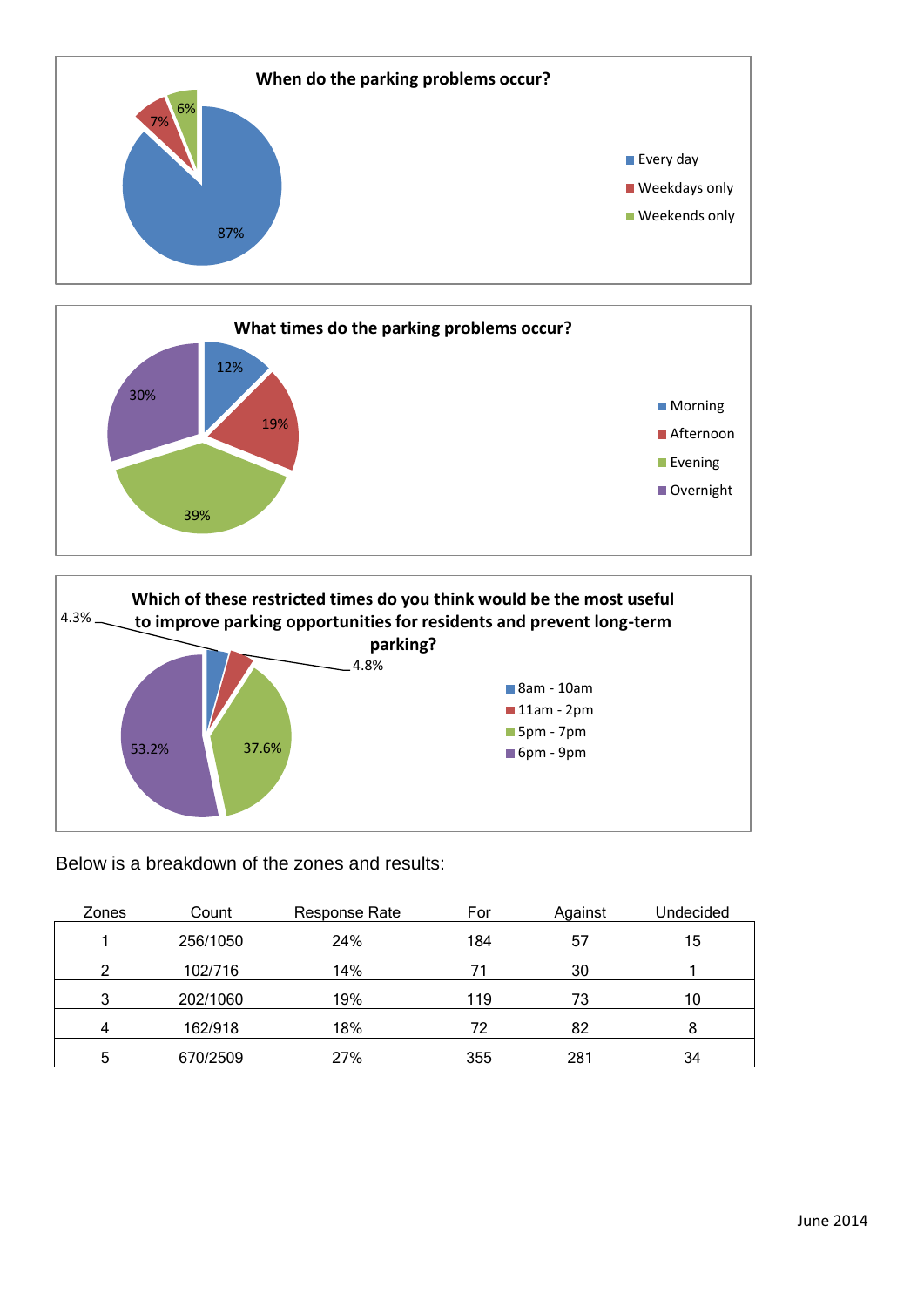## Zone 1 results









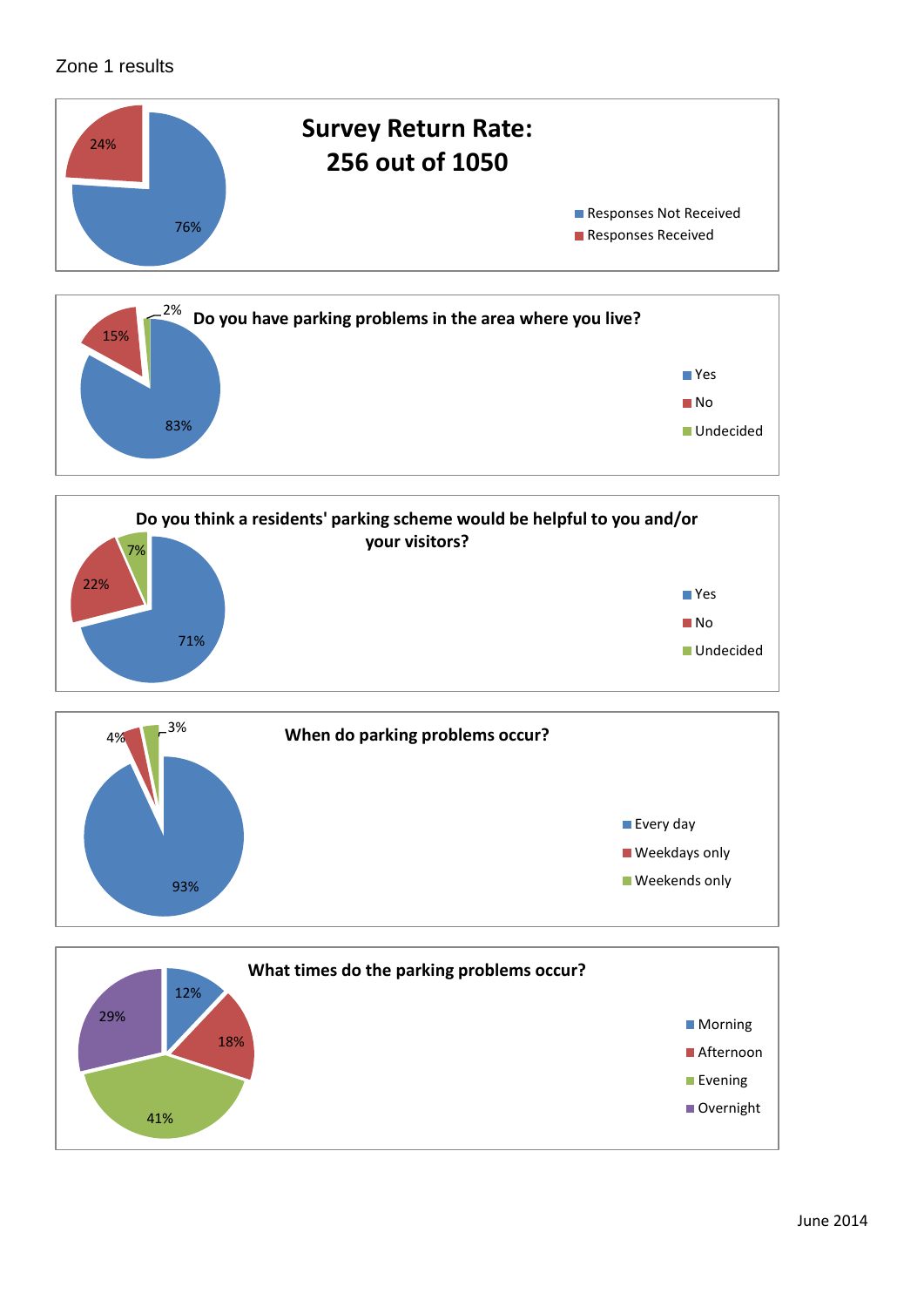



| Roads                      | For      | Against  | Undecided | No. of<br>Responses<br>Received | No. of<br>Properties<br>Surveyed |
|----------------------------|----------|----------|-----------|---------------------------------|----------------------------------|
| ZONE <sub>1</sub>          |          |          |           |                                 |                                  |
| <b>ALBERT GROVE</b>        | 13       |          | 4         | 18                              | 52                               |
| ALBERT ROAD (1-143)        | 4        | 8        | 2         | 14                              | 132                              |
| <b>BOULTON ROAD</b>        | 25       | 6        | 2         | 33                              | 118                              |
| <b>CAMPBELL ROAD</b>       | 21       |          |           | 30                              | 147                              |
| <b>CHELSEA ROAD</b>        | 40       | 2        | 0         | 42                              | 95                               |
| GOODWOOD ROAD              | 15       | 8        |           | 24                              | 95                               |
| <b>INGLIS ROAD</b>         | 10       |          |           | 18                              | 40                               |
| <b>LAWRENCE ROAD</b>       | 12       | 4        |           | 17                              | 109                              |
| <b>OUTRAM ROAD</b>         | 4        | 0        |           | 5                               | 35                               |
| <b>OXFORD ROAD</b>         | 15       | 5        | $\Omega$  | 20                              | 102                              |
| <b>VICTORIA GROVE</b>      | 14       | 6        | 0         | 20                              | 62                               |
| VICTORIA ROAD SOUTH (1-13) | 0        | 0        | 0         | 0                               | 13                               |
| <b>WILSON GROVE</b>        | 11       | 3        |           | 15                              | 44                               |
| <b>WISH PLACE</b>          | $\Omega$ | $\Omega$ | $\Omega$  | 0                               | 6                                |
| Totals                     | 184      | 57       | 15        | 256                             | 1050                             |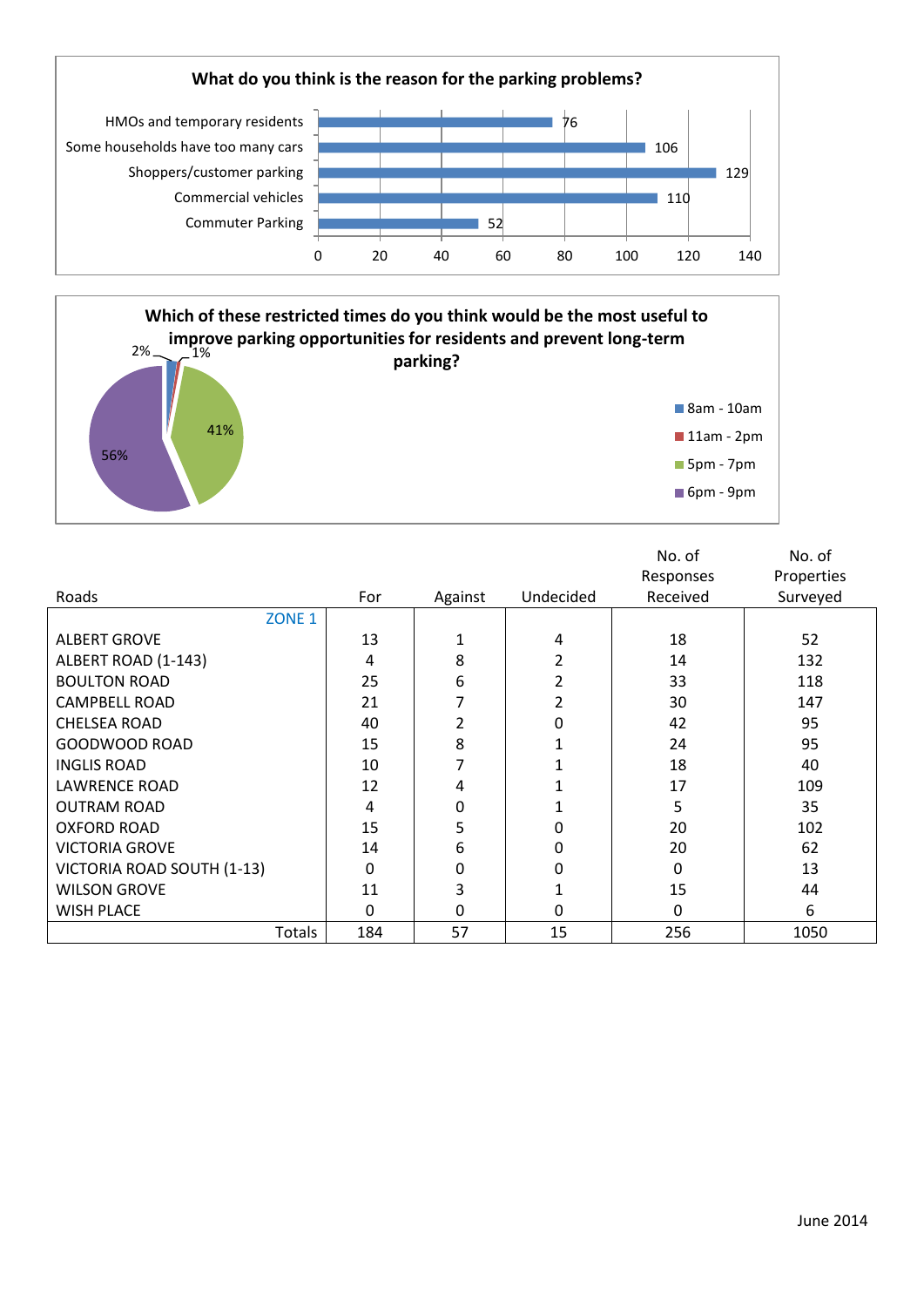## Zone 2 results









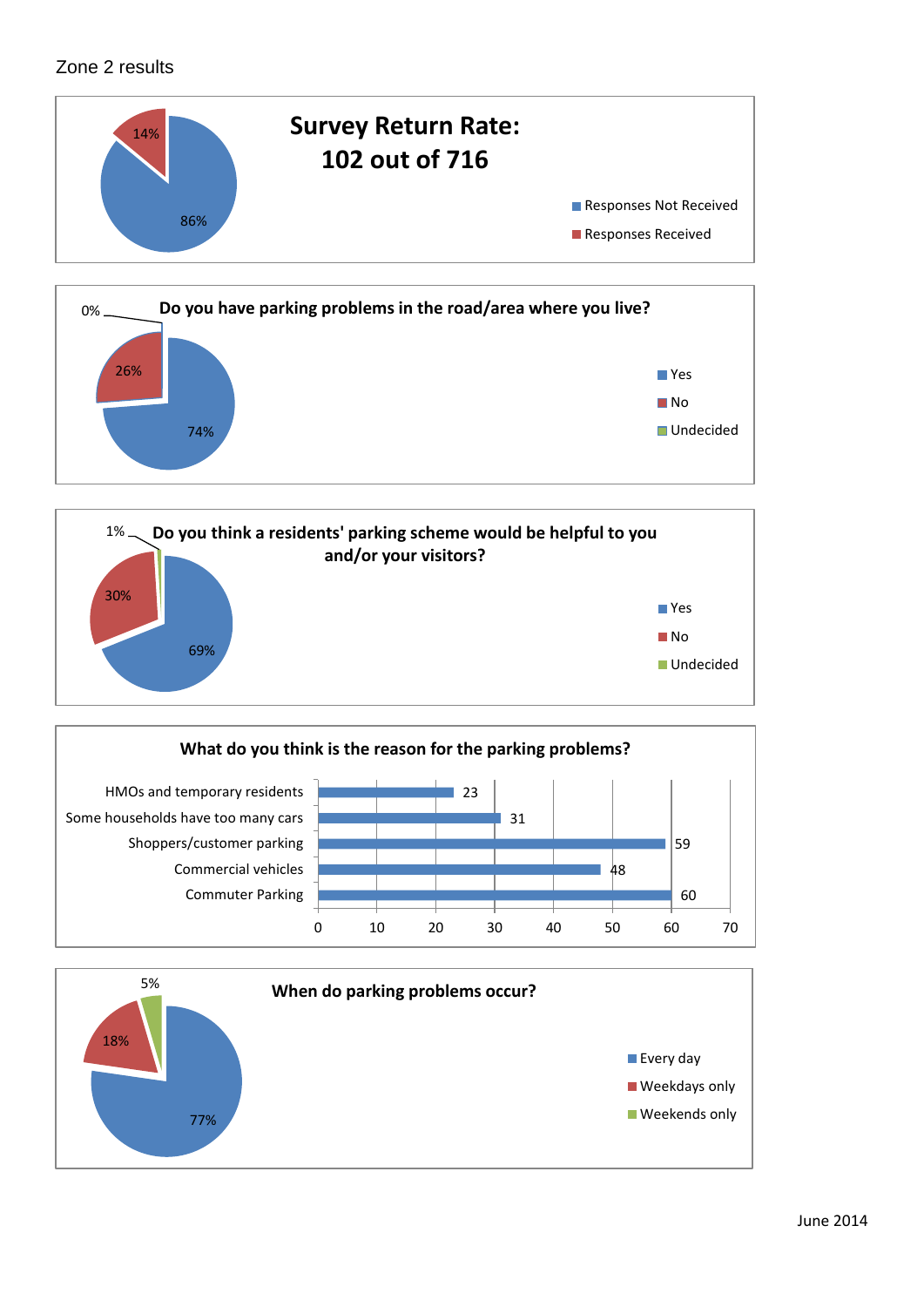

#### 22% 28% **Which of these restricted times do you think would be the most useful to improve parking opportunities for residents and prevent long-term parking?** 8am - 10am **11am - 2pm**

20% 30%

5pm - 7pm

6pm - 9pm

|                                      |     |          |           | No. of    | No. of     |
|--------------------------------------|-----|----------|-----------|-----------|------------|
|                                      |     |          |           | Responses | Properties |
| Roads                                | For | Against  | Undecided | Received  | Surveyed   |
| ZONE <sub>2</sub>                    |     |          |           |           |            |
| <b>ALBANY ROAD</b>                   | 6   | 3        | 0         | 9         | 31         |
| <b>CAVENDISH ROAD</b>                | 9   | 0        |           | 9         | 59         |
| <b>ELM GROVE (74-156)</b>            | 4   |          | 0         | 6         | 82         |
| <b>GROVE ROAD SOUTH (1-35, 2-62)</b> | 4   |          | 0         | 5         | 64         |
| <b>HENDY CLOSE</b>                   | 0   | $\Omega$ | O         | O         | 14         |
| <b>HEREFORD ROAD</b>                 | 0   | 3        | O         | 3         | 46         |
| HILLBOROUGH CRESCENT                 |     |          |           | 3         |            |
| <b>MERTON ROAD</b>                   | 14  | 4        |           | 18        | 82         |
| <b>NELSON ROAD</b>                   | 13  | 8        | 0         | 21        | 106        |
| <b>ORMSBY ROAD</b>                   | 0   |          | 0         |           |            |
| <b>STAFFORD ROAD</b>                 | 6   | 0        | 0         | 6         | 20         |
| THE THICKET                          |     | 0        | ŋ         |           | 25         |
| VICTORIA ROAD SOUTH (2-58, 1-89)     | 12  |          |           | 20        | 178        |
| Totals                               | 71  | 30       |           | 102       | 716        |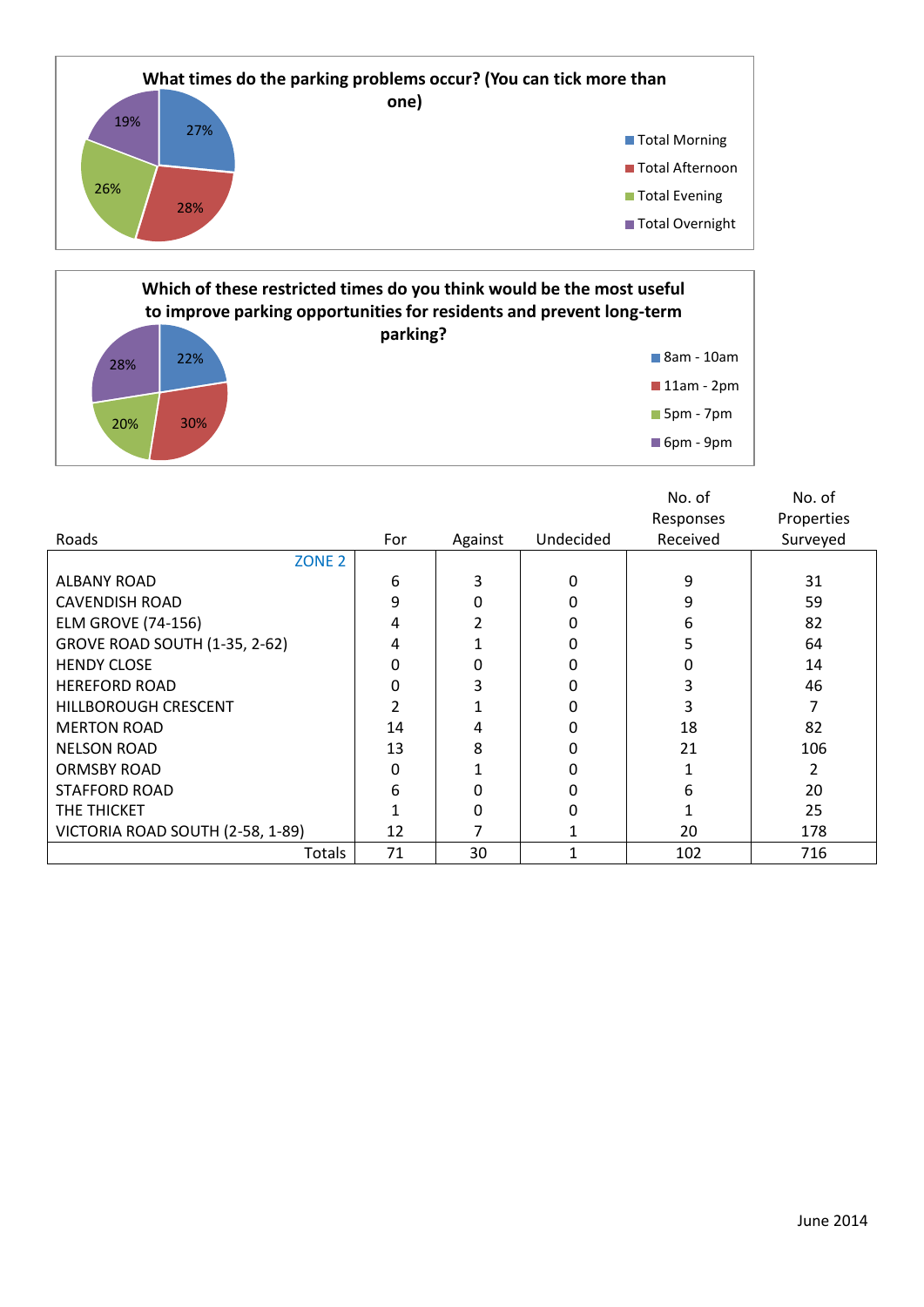## Zone 3 results









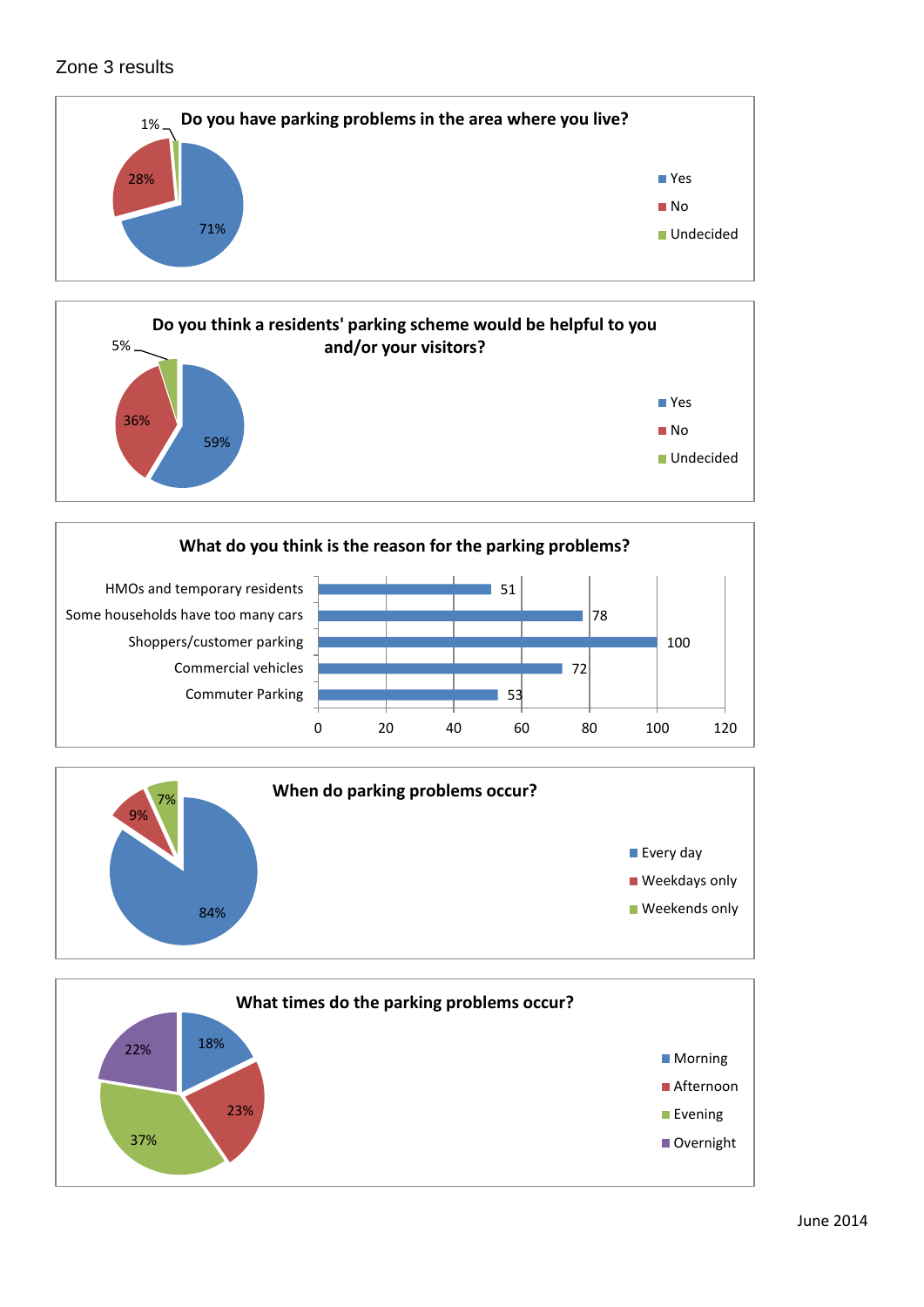

|                                      |              |         |           | No. of    | No. of     |
|--------------------------------------|--------------|---------|-----------|-----------|------------|
|                                      |              |         |           | Responses | Properties |
| Roads                                | For          | Against | Undecided | Received  | Surveyed   |
| Zone 3                               |              |         |           |           |            |
| ALBERT ROAD (2-108)                  | 5            | 10      | 0         | 15        | 145        |
| <b>BRANDON ROAD</b>                  | 2            | 1       | 0         | 3         | 14         |
| <b>COLLINGWOOD ROAD</b>              | 10           | 4       | 2         | 16        | 80         |
| <b>DUNCAN ROAD</b>                   | 10           | 4       | 0         | 14        | 75         |
| <b>EXMOUTH ROAD</b>                  | 9            | 3       | 2         | 14        | 79         |
| <b>GARDEN TERRACE</b>                | 0            | 0       | 0         | 0         | 6          |
| <b>HAMILTON ROAD</b>                 | 4            | 1       | 1         | 6         | 20         |
| <b>KENILWORTH ROAD</b>               | 3            | 2       | 0         | 5         | 37         |
| <b>LOWCAY ROAD</b>                   | 3            | 6       | 1         | 10        | 50         |
| <b>MOULIN AVENUE</b>                 | 5            | 1       | 0         | 6         | 23         |
| <b>NAPIER ROAD</b>                   | 17           | 7       | 2         | 26        | 101        |
| RICHMOND ROAD                        | 1            | 0       | 0         | 1         | 15         |
| <b>SHIRLEY ROAD</b>                  | $\mathbf{1}$ | 0       | 1         | 2         | 10         |
| <b>ST SIMONS ROAD</b>                | 3            | 5       | 0         | 8         | 57         |
| <b>ST VINCENT ROAD</b>               | 10           | 3       | 0         | 13        | 60         |
| <b>TASWELL ROAD</b>                  | 9            | 10      | 0         | 19        | 57         |
| VICTORIA ROAD SOUTH (64-74, 103-115) | 2            | 2       | 0         | 4         | 34         |
| <b>WIMBLEDON PARK ROAD</b>           | 7            | 8       | 0         | 15        | 64         |
| <b>WISBOROUGH ROAD</b>               | 11           | 2       | 0         | 13        | 37         |
| <b>WORTHING ROAD</b>                 | 7            | 4       | 1         | 12        | 96         |
| Totals                               | 119          | 73      | 10        | 202       | 1060       |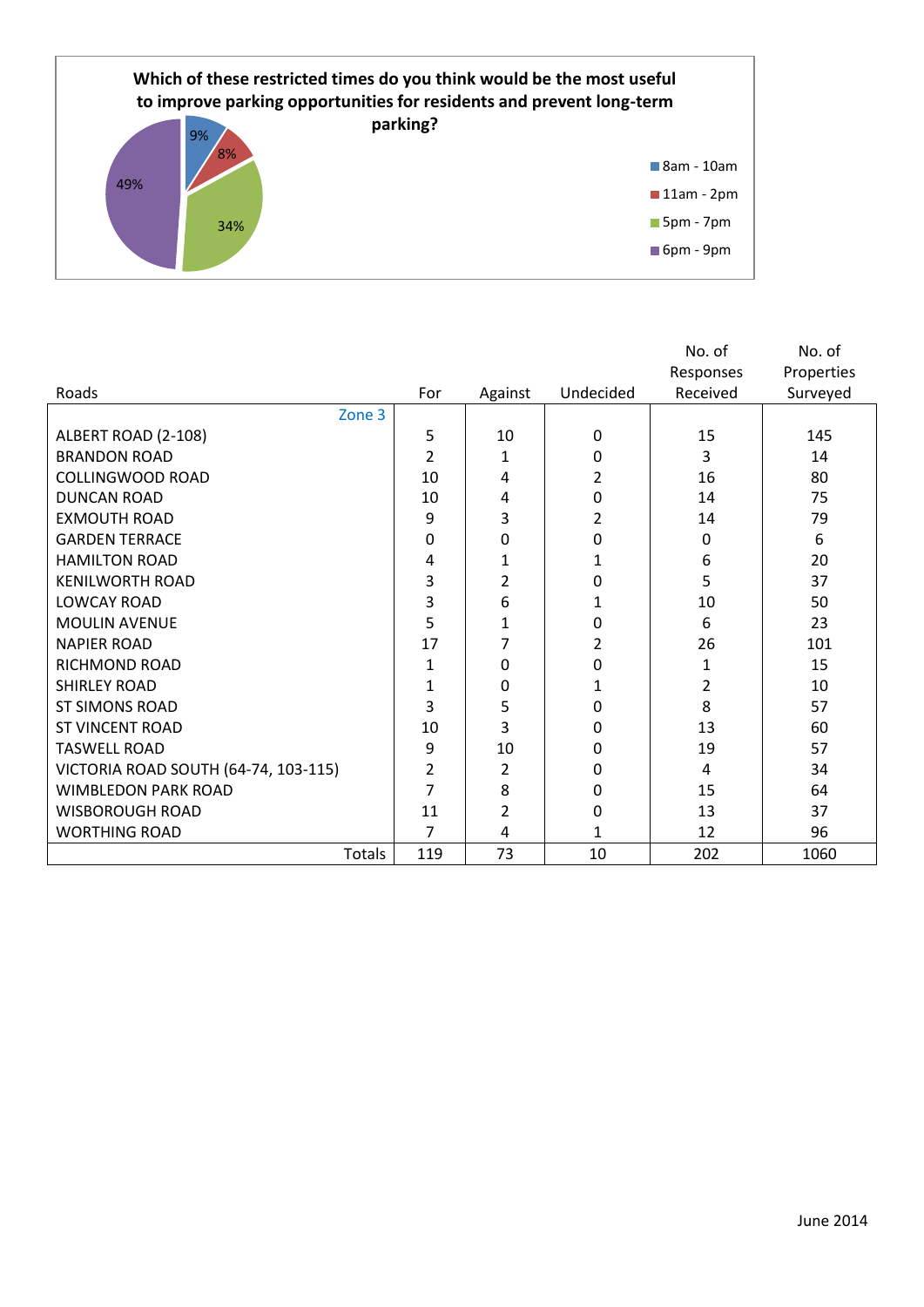## Zone 4 results









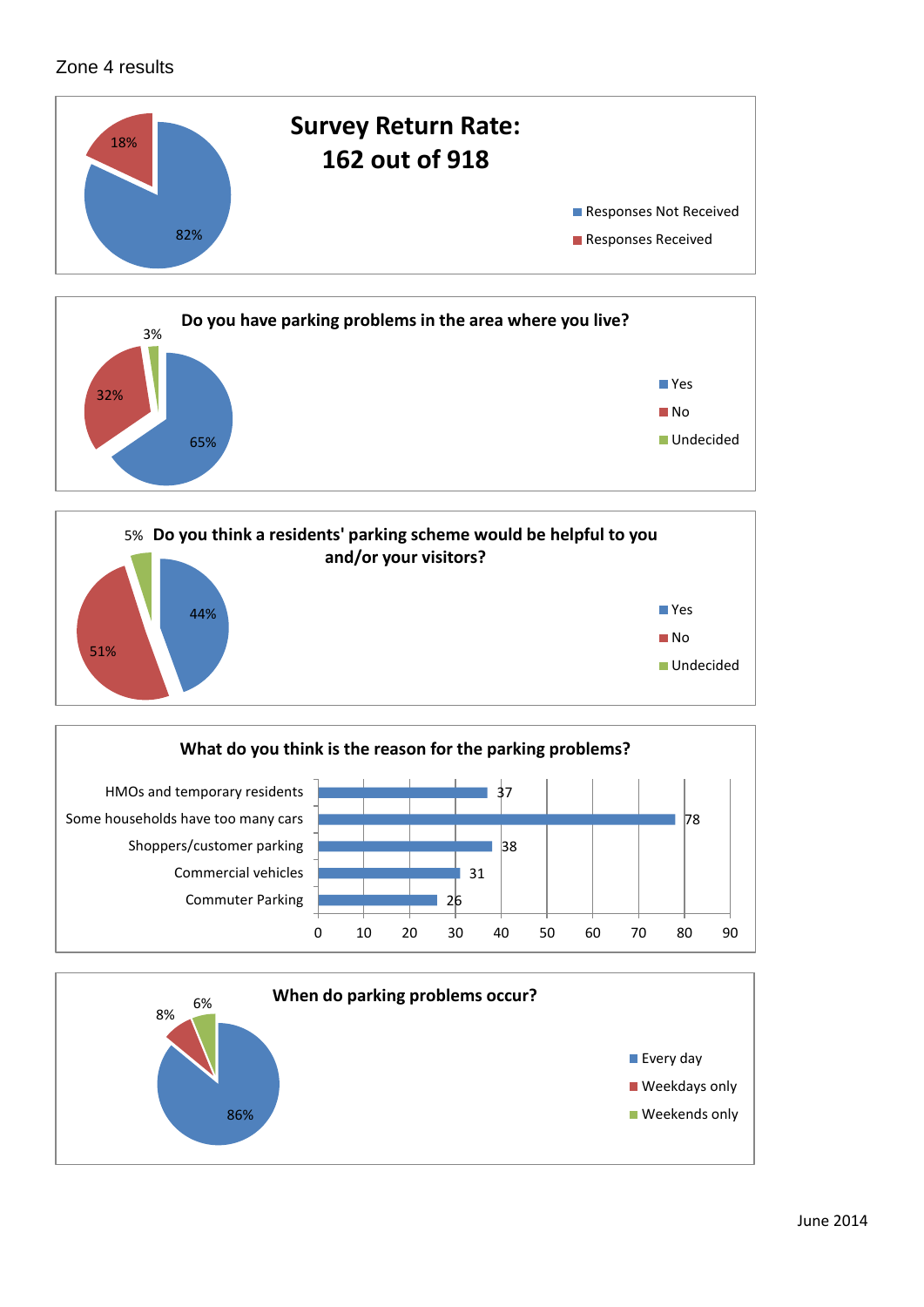



|                         |     |         |           | No. of Responses | No. of Properties |
|-------------------------|-----|---------|-----------|------------------|-------------------|
| Roads                   | For | Against | Undecided | Received         | Surveyed          |
| ZONE <sub>4</sub>       |     |         |           |                  |                   |
| ALBERT ROAD (110-210)   | 5   | 3       |           | 9                | 100               |
| <b>ALLENS ROAD</b>      | 4   | 11      |           | 16               | 49                |
| <b>GAINS ROAD</b>       | 18  | 13      |           | 32               | 86                |
| <b>HERBERT ROAD</b>     |     | 6       |           |                  | 39                |
| <b>ST RONANS AVENUE</b> | ◢   | 4       |           | 6                | 33                |
| <b>ST RONANS ROAD</b>   | 17  | 22      |           | 40               | 206               |
| <b>WAVERLEY GROVE</b>   | 5   | 4       |           | 10               | 80                |
| <b>WAVERLEY ROAD</b>    | 18  | 11      |           | 30               | 292               |
| <b>WELCH ROAD</b>       | 3   | 8       |           | 12               | 33                |
| Totals                  | 72  | 82      | 8         | 162              | 918               |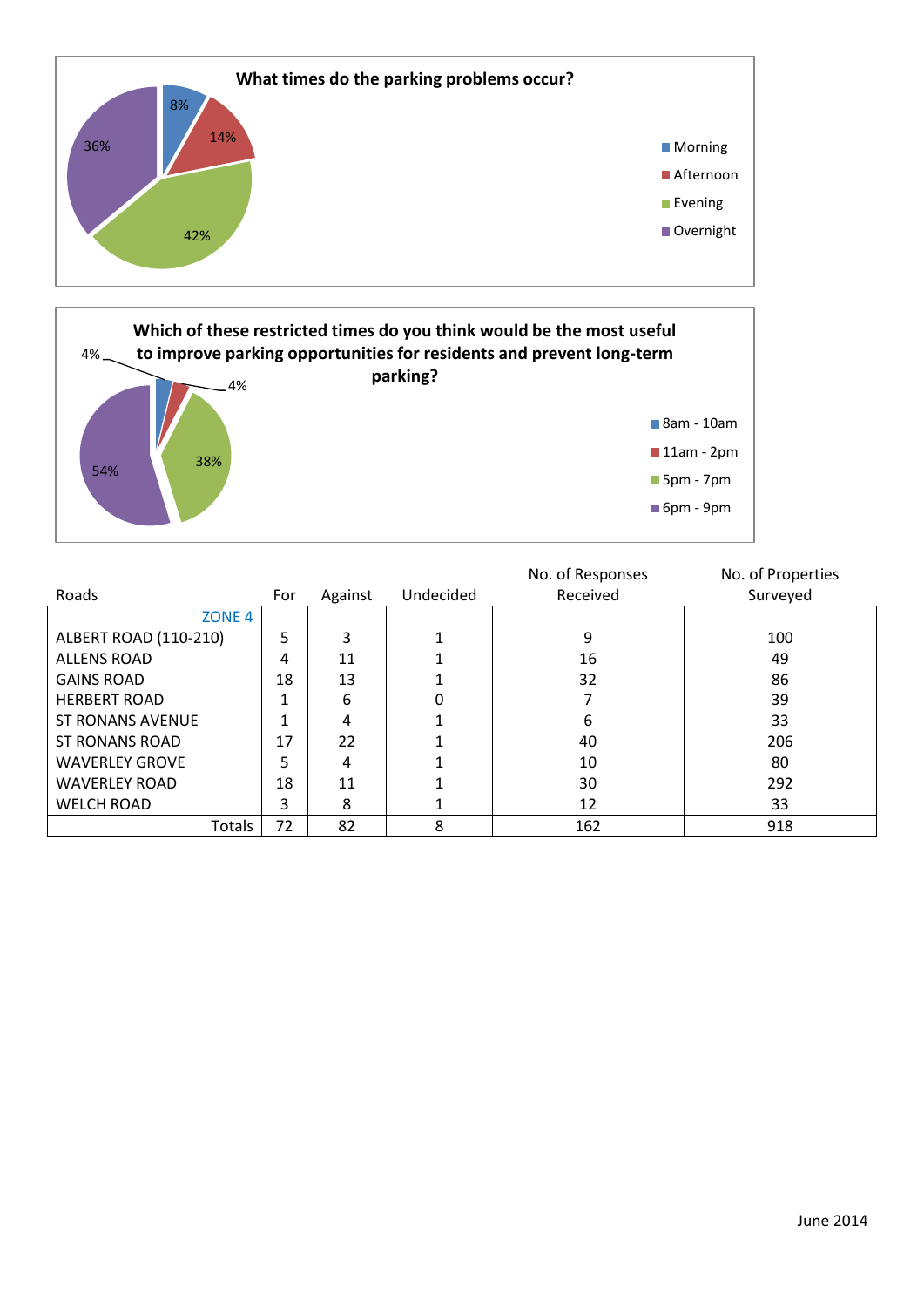# Zone 5 results









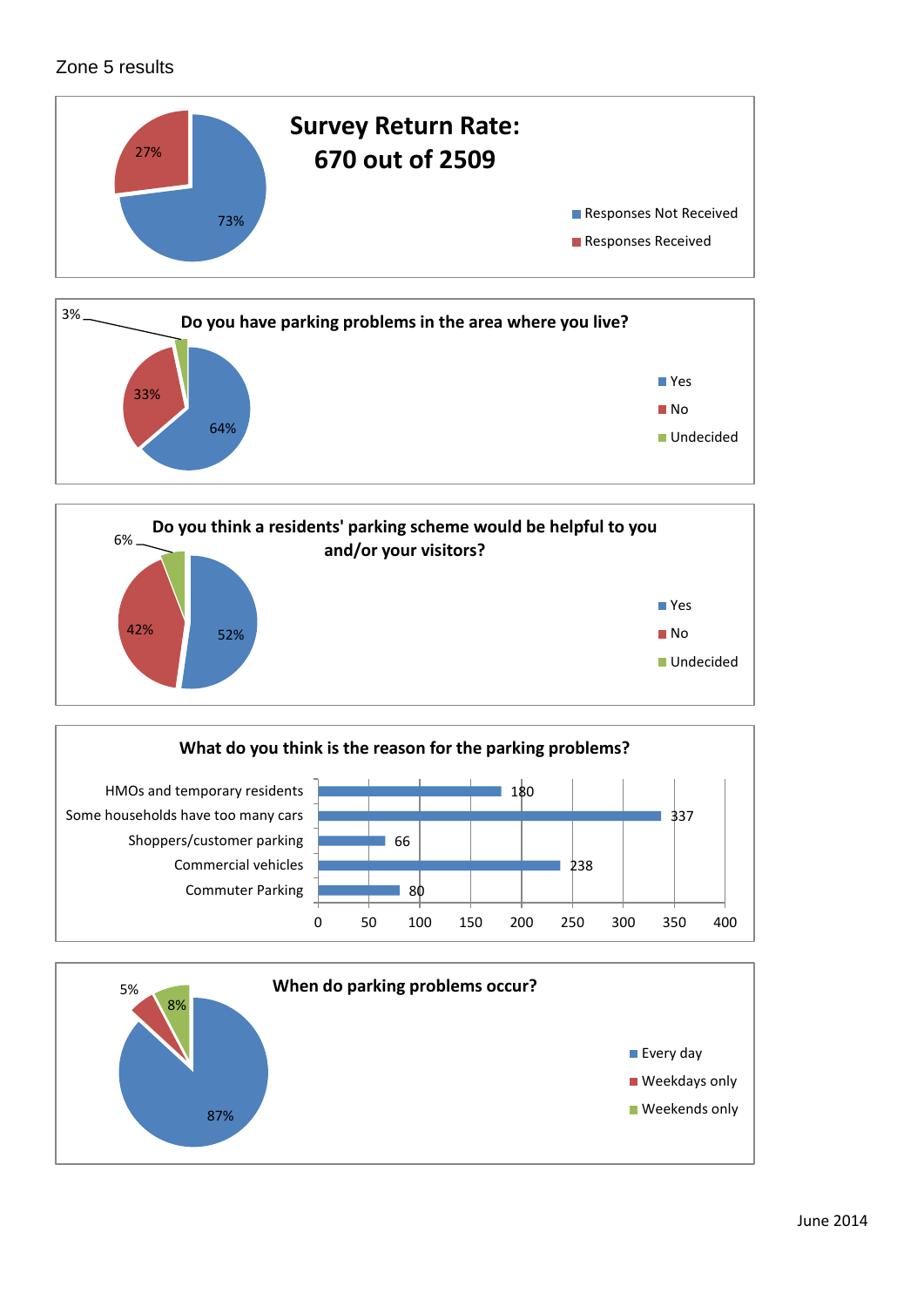



(Road breakdown on next page)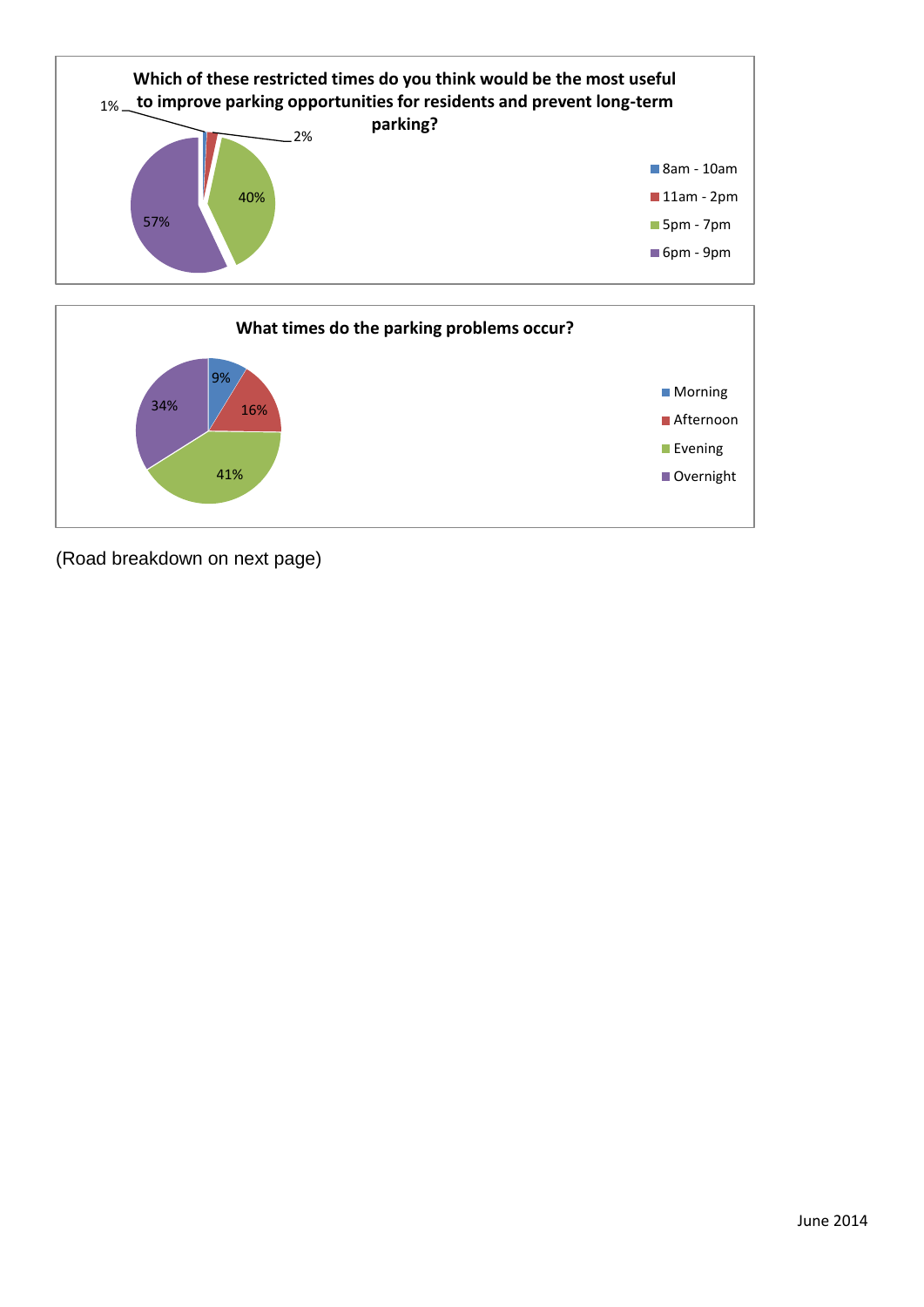|                                    |                  |                |                  | No. of         | No. of         |
|------------------------------------|------------------|----------------|------------------|----------------|----------------|
|                                    |                  |                |                  | Responses      | Properties     |
| Roads                              | For              | Against        | Undecided        | Received       | Surveyed       |
| ZONE <sub>5</sub>                  |                  |                |                  |                |                |
| <b>ALBERT ROAD (233-257)</b>       | $\pmb{0}$        | 0              | 0                | $\mathbf 0$    | 16             |
| <b>ASTON ROAD</b>                  | $\overline{4}$   | 5              | $\boldsymbol{0}$ | 9              | 36             |
| <b>BATH ROAD</b>                   | 18               | 15             | 0                | 33             | 128            |
| <b>BRAMSHOTT ROAD</b>              | 19               | 8              | 0                | 27             | 91             |
| <b>BROMPTON ROAD</b>               | 21               | 12             | $\overline{2}$   | 35             | 137            |
| <b>CANTERBURY ROAD</b>             | $\overline{2}$   | 8              | 0                | 10             | 45             |
| <b>CHESTNUT AVENUE</b>             | $\pmb{0}$        | $\overline{2}$ | 0                | $\overline{2}$ | 22             |
| DELAMERE ROAD (No. 37, 36-54)      | $\overline{2}$   | 3              | 0                | 5              | 9              |
| <b>DEVONSHIRE AVENUE</b>           | 16               | 10             | $\overline{2}$   | 28             | 129            |
| <b>DEVONSHIRE SQUARE</b>           | 6                | $\overline{2}$ | 0                | 8              | 37             |
| <b>EDMUND ROAD</b>                 | $\overline{7}$   | $\mathbf{1}$   | 1                | 9              | 24             |
| EMPSHOTT ROAD (43-69, 42a-64)      | 14               | 11             | 5                | 30             | 98             |
| <b>FERNHURST ROAD</b>              | 10               | 6              | 0                | 16             | 50             |
| <b>FRENSHAM ROAD</b>               | 26               | 11             | $\overline{2}$   | 39             | 119            |
| GOLDSMITH AVENUE (107-141 and 163) | $\mathbf 0$      | 3              | 3                | 6              | 17             |
| <b>GRAYSHOTT ROAD</b>              | 17               | 17             | 0                | 34             | 93             |
| <b>HASLEMERE ROAD</b>              | 26               | 38             | 7                | 71             | 291            |
| <b>HENLEY ROAD</b>                 | 11               | 5              | $\mathbf{1}$     | 17             | 55             |
| <b>HEYSHOTT ROAD</b>               | 10               | 9              | 0                | 19             | 61             |
| HIGHLAND ROAD (1-117a)             | $\boldsymbol{6}$ | 3              | 1                | 10             | 79             |
| <b>HIGHLAND TERRACE</b>            | 3                | $\mathbf{1}$   | 0                | 4              | 19             |
| HUNTER ROAD (35-75, 36-74)         | $\overline{4}$   | 11             | 1                | 16             | 39             |
| <b>JUBILEE ROAD</b>                | 25               | 11             | 2                | 38             | 92             |
| <b>LISS ROAD</b>                   | 17               | 10             | 0                | 27             | 85             |
| <b>MAFEKING ROAD</b>               | 10               | 8              | $\mathbf{1}$     | 19             | 95             |
| NORTHCOTE ROAD (33-53, 34-42)      | $\overline{7}$   | 1              | 0                | 8              | 17             |
| PEPYS CLOSE                        | $\mathbf 1$      | $\overline{2}$ | 2                | 5              | 17             |
| PRETORIA ROAD                      | 11               | 11             | $\mathbf{1}$     | 23             | 87             |
| ROCHESTER ROAD                     | $\overline{7}$   | $\overline{7}$ | 0                | 14             | 40             |
| ROWAN COURT                        | 2                | 3              | $\pmb{0}$        | $\mathsf S$    | 66             |
| <b>ST ALBAN'S ROAD</b>             | 4                | $\overline{2}$ | 0                | 6              | 26             |
| <b>ST ANNS ROAD</b>                | 1                | 3              | 0                | 4              | 22             |
| <b>ST AUGUSTINE ROAD</b>           | 30               | 26             | 1                | 57             | 183            |
| <b>TOWER ROAD</b>                  | 0                | 0              | 0                | 0              | $\overline{7}$ |
| TREDEGAR ROAD (35-73, 30-64)       | 8                | 3              | 0                | 11             | 36             |
| WHEATSTONE ROAD (29-35, 30-56)     | 3                | 2              | 0                | 5              | 20             |
| WINTER ROAD (1-169b)               | 7                | 11             | $\overline{2}$   | 20             | 121            |
| Totals                             | 355              | 281            | 34               | 670            | 2509           |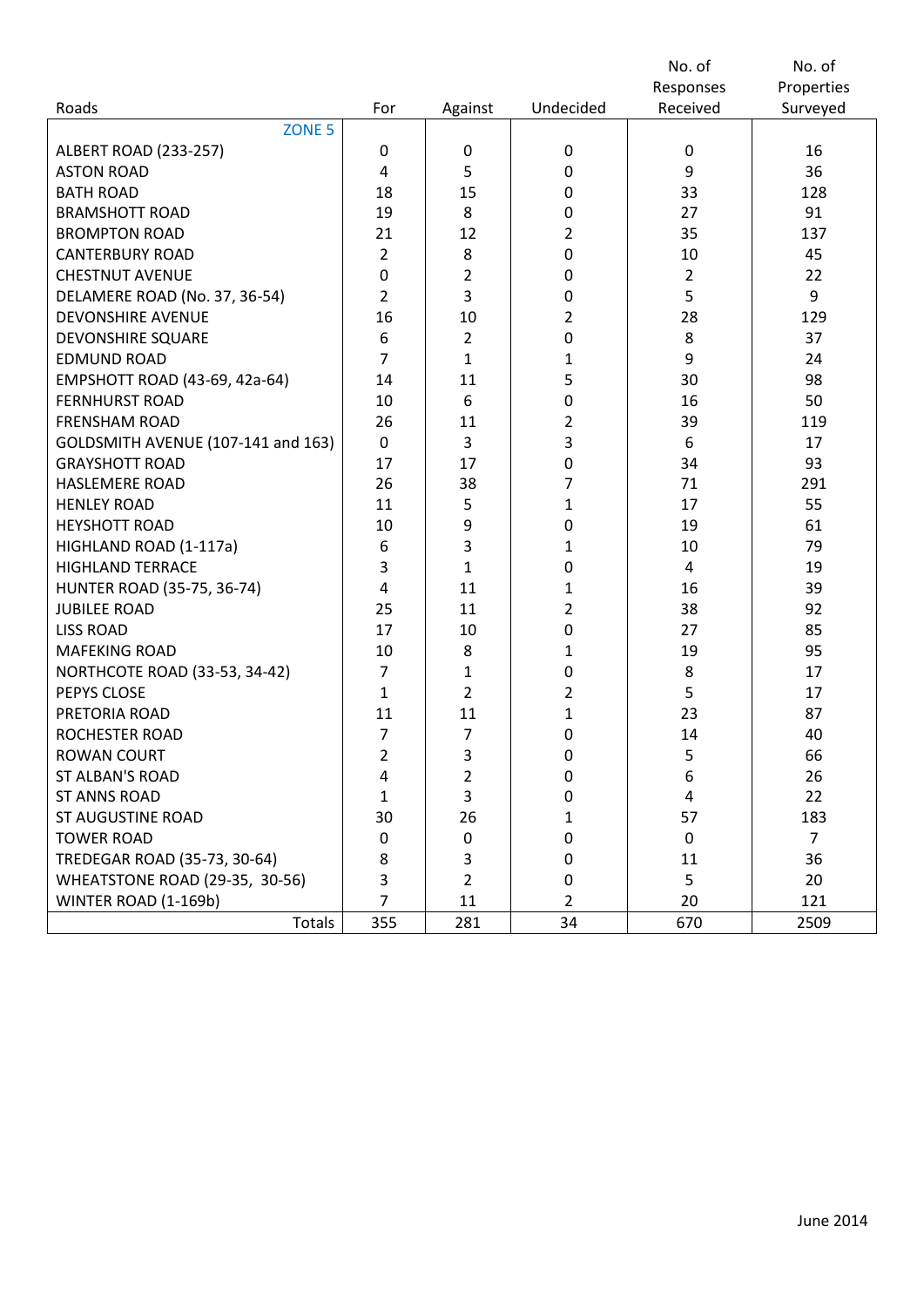### **Comments zone-by-zone**

#### Zone 1

- Displaced parking from surrounding parking zones
- Kings theatre and local events
- Students and HMOs
- Albert Road facilities
- Not enough off road parking
- Too many cars in general
- Mopeds and other vehicles parking inconsiderately
- Too many households with 2 or more cars
- Car dealers and local garages
- Most problems occur in the evenings after 5pm

#### Zone 2

- Cars parking to use ferry (holiday makers)
- Displaced parking from surrounding parking zones
- Too many new builds with no allocated parking
- Commercial vehicles left for long periods
- Not enough enforcement
- Visitors unable to park
- Businesses and their employees vehicles
- Lowering of curbs and whit lines outside properties
- School parking
- Kings theatre and local events.

#### Zone 3

- Displaced parking from surrounding parking zones
- Widening of pavements and narrowing of roads
- Kings theatre
- Students and HMOs
- Mot and repair garages
- Schools
- Too many cars in general
- Not enough off road parking
- Car sales and show rooms
- Vehicles not moving for lengthy periods
- Flats and guesthouses
- Any time after 5pm usually a problem

#### Zone 4

- Too many flats/households with no allocated parking
- Permits are just a way of making money
- HMOs and students who should be discouraged from having cars
- After 5pm it becomes hard to park
- School drop off and pick up
- Care home staff